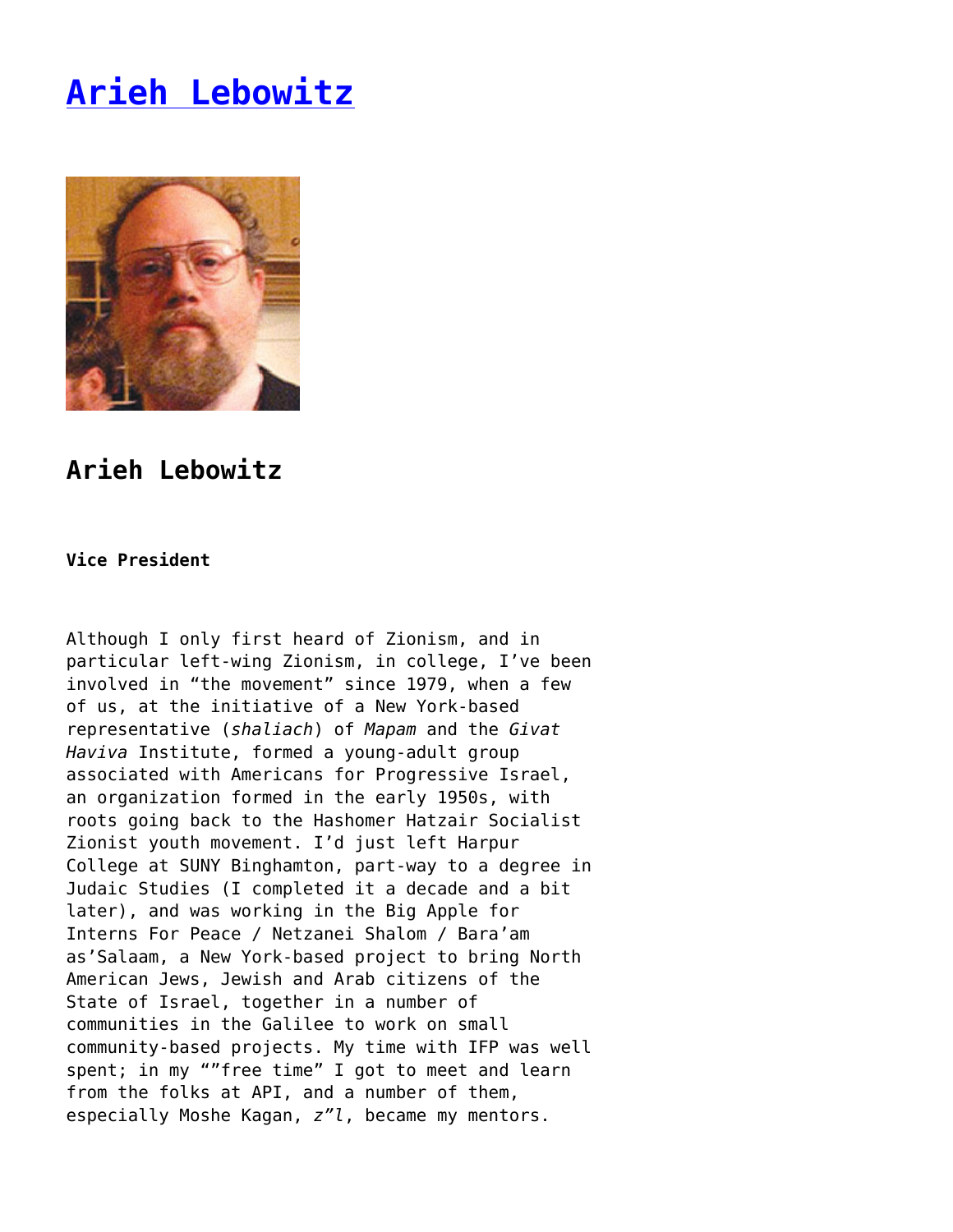What a few dozen of us founded at a retreat in Pennsylvania, and quickly called the "Mordechai Anielewicz Circle of API," got together in Washington Square Park and discussed politics, history, Judaism and the headlines. We held meetings, shared news items, read books, and reached out to others who were on the left in one way or another, and were interesed in Israel and Zionism. With support from API on one hand and the Dor Hemshech Young Leadership Program of the World Zionist Organization (WZO) on the other, we produced literature and distributed it, met with others involved with Jewish left groups, from Habonim to the Jewish Currents crowd, and others, such as college-age people involved in the formation of the Democratic Socialist Organizing Committee (now DSA). I remember being at a young DSOC conference, and being the only one there with a May Day poster – in Hebrew and Arabic – that was prepared by and sent to us from Israel by colleagues in Mapam! We organized a number of study trips to Israel of and for Jews recently out of college who were interested in learning more about Israeli society, culture and political challenges, and to get to meet people "over there" who shared our concerns. I was involved in organizing a number of those trips, and went on a few. Some of the Anielewicz Circle moved to Israel ("made aliya"), others drifted away, and a number of us stayed involved in Jewish communal life – and API. I'm one of the latter group.

From IFP onward, I've been involved, professionally, in the organized Jewish community, from the American Jewish Committee to the Jewish Braille Institute to, from 1987 onwards, the Jewish Labor Committee. For a year and a half, at the request of its editor, the late Morris Schappes, I edited a column, "It Happened in Israel," for Jewish Currents; founded and edited four issues of *The Kibbutz Journal*, aimed at college students, for what was then called the Kibbutz Aliya Desk. Beginning in about 1980, I held a number of editorial positions of API's magazine, *Israel Horizons*, including Managing Editor, Editor, and Consulting Editor, and penned a number of articles and editorials for that publication, as well as others.